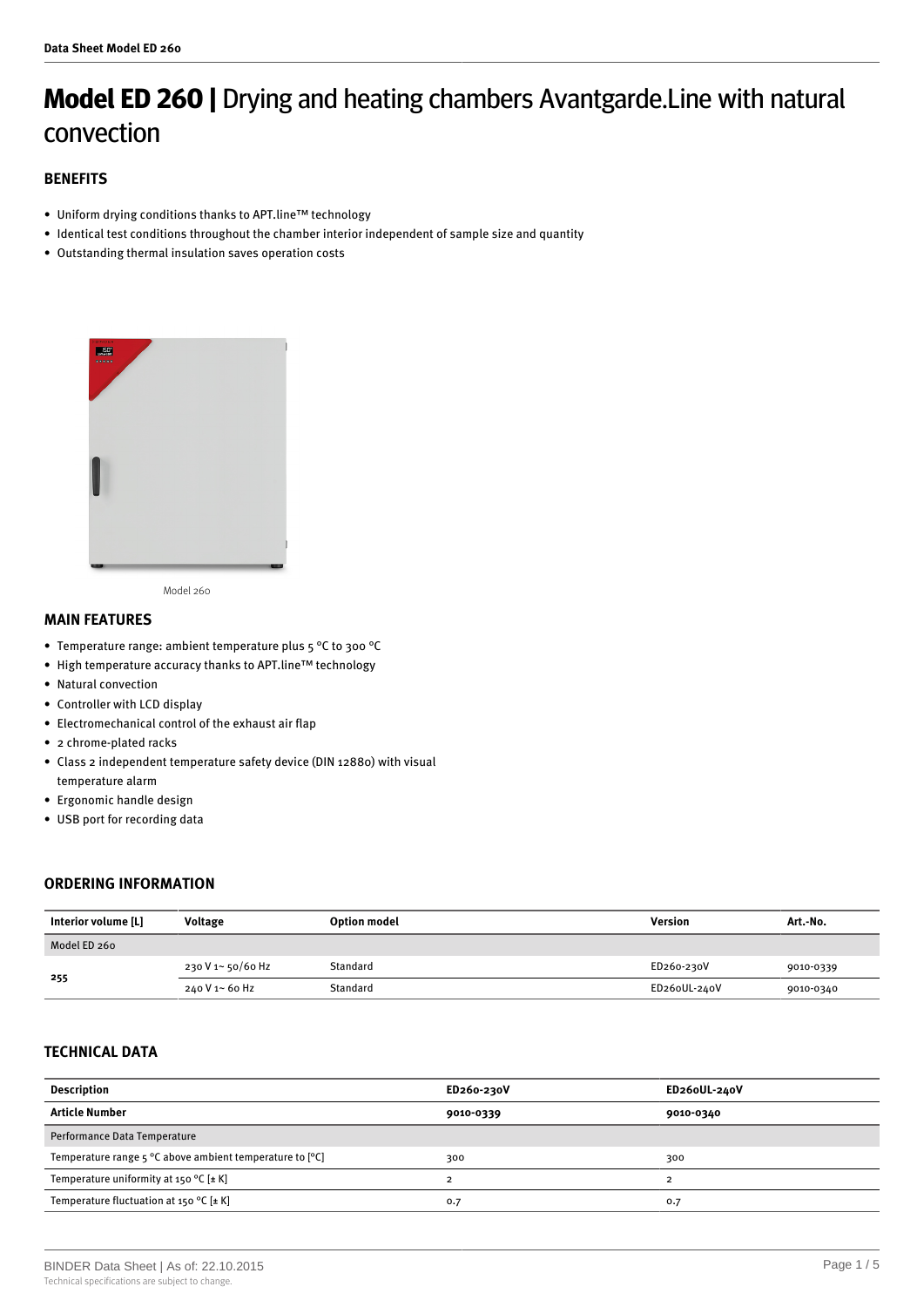#### **Data Sheet Model ED 260**

| <b>Description</b>                                       | ED260-230V   | ED26oUL-240V   |
|----------------------------------------------------------|--------------|----------------|
| <b>Article Number</b>                                    | 9010-0339    | 9010-0340      |
| Heating-up time to 150 °C [min]                          | 50           | 50             |
| Recovery time after 30 seconds door open at 150 °C [min] | 25           | 25             |
| <b>Electrical data</b>                                   |              |                |
| Rated Voltage [V]                                        | 230          | 240            |
| Power frequency [Hz]                                     | 50/60        | 60             |
| Nominal power [kW]                                       | 2.25         | 2.25           |
| Unit fuse [A]                                            | 12.5         | 16             |
| Phase (Nominal voltage)                                  | $1\sim$      | $1\sim$        |
| <b>Measures - Outer dimensions</b>                       |              |                |
| Width net [mm]                                           | 810          | 810            |
| Height net [mm]                                          | 965          | 965            |
| Depth net [mm]                                           | 760          | 760            |
| Wall clearance back [mm]                                 | 160          | 160            |
| Wall clearance sidewise [mm]                             | 100          | 100            |
| <b>Measures - Doors</b>                                  |              |                |
| Unit doors                                               | $\mathbf{1}$ | $\mathbf{1}$   |
| <b>Measures - Internal Dimensions</b>                    |              |                |
| Width [mm]                                               | 610          | 610            |
| Height [mm]                                              | 760          | 760            |
| Depth [mm]                                               | 550          | 550            |
| <b>Measures</b>                                          |              |                |
| Interior volume [L]                                      | 255          | 255            |
| Net weight of the unit (empty) [kg]                      | $\mathbf{o}$ | $\mathsf{o}\,$ |
| Load per rack [kg]                                       | 30           | 30             |
| Environment-specific data                                |              |                |
| Energy consumption at 150 °C                             | 0,39 kW      | 0,39 kW        |

## **OPTIONS AND ACCESSORIES**

| <b>Designation</b>                          | <b>Description</b>                                                    | $\star$           | Art.-No.  |
|---------------------------------------------|-----------------------------------------------------------------------|-------------------|-----------|
|                                             | 10 mm, back                                                           | 01                | 8012-0390 |
|                                             | 10 mm, left                                                           | 01                | 8012-0388 |
|                                             | 10 mm, right                                                          | 01                | 8012-0387 |
|                                             | 10 mm, top                                                            | 01                | 8012-0386 |
|                                             | 30 mm, back                                                           | 01                | 8012-0540 |
|                                             | 30 mm, left                                                           | 01                | 8012-1018 |
|                                             | 30 mm, right                                                          | 01                | 8012-1017 |
| Access port with silicone<br>plug           | 30 mm, top                                                            | 01                | 8012-0539 |
|                                             | 50 mm, back                                                           | 01                | 8012-0546 |
|                                             | 50 mm, left                                                           | 01                | 8012-1022 |
|                                             | 50 mm, right                                                          | 01                | 8012-1021 |
|                                             | 50 mm, top                                                            | 01                | 8012-0545 |
|                                             | 100 mm, left                                                          | 01                | 8012-1030 |
|                                             | 100 mm, right                                                         | 01                | 8012-1031 |
|                                             | 100 mm, top                                                           | 01, 10            | 8012-1029 |
| <b>Calibration certificate,</b><br>expanded | each measurement at additional measuring point or testing temperature | $\qquad \qquad -$ | 8012-0022 |

\* Notes › See last page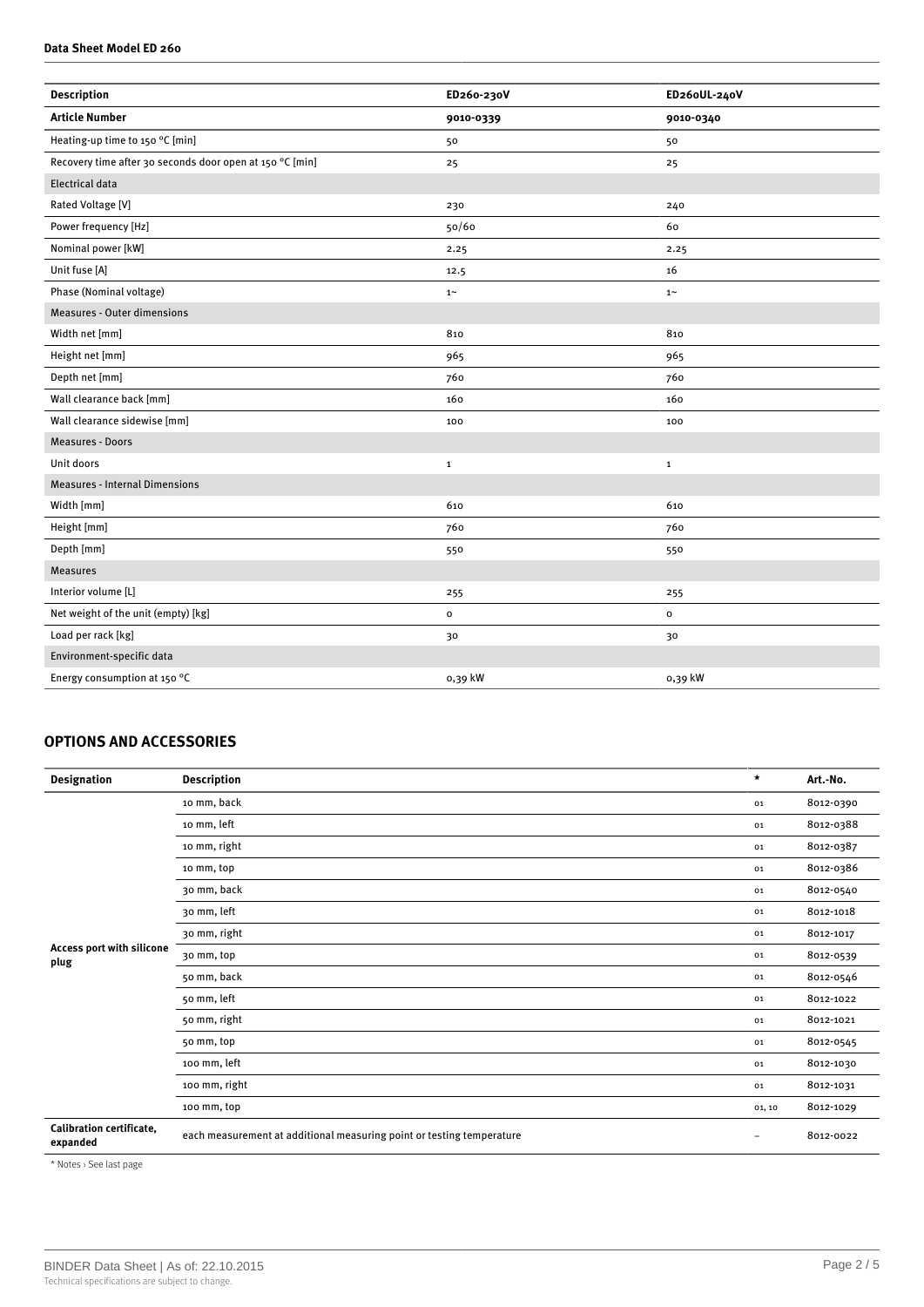|  | Data Sheet Model ED 260 |  |
|--|-------------------------|--|
|  |                         |  |

| <b>Designation</b>                                    | <b>Description</b>                                                                                                     | $\star$  | Art.-No.  |
|-------------------------------------------------------|------------------------------------------------------------------------------------------------------------------------|----------|-----------|
| Calibration certificate,<br>temperature               | for temperature, measurement in center of chamber at specified temperature                                             |          | 8012-0030 |
|                                                       | temperature measurement incl. Certificate and 27 measuring points at specified temperature                             |          | 8012-0921 |
|                                                       | temperature measurement incl. certificate, 15-18 measuring points at specified temperature                             |          | 8012-0918 |
|                                                       | temperature measurement incl. certificate, 9 measuring points at specified temperature                                 |          | 8012-0915 |
| Cart                                                  | stable cart, casters with locking brakes                                                                               |          | 9051-0019 |
| Class 3.1 independent<br>temperature safety<br>device | with visual alarm (DIN 12880)                                                                                          | 04, 12   | 8012-0985 |
| Clock, battery-backed                                 | Real-time clock                                                                                                        |          | 8012-0981 |
| Data Logger Kit                                       | T 350: temperature logging from $\circ$ °C to 350 °C                                                                   | 19       | 8012-0714 |
| Data Logger Kit,<br>software                          | LOG ANALYZE software kit, configuration and evaluation software for all BINDER Data Logger Kits (incl. USB data cable) | 19       | 8012-0821 |
| Door gasket                                           | made of FKM, silicone-free                                                                                             | 03       | 8012-1011 |
| Door lock                                             | lockable door handle                                                                                                   | $\equiv$ | 8012-1025 |
| <b>Ethernet interface</b>                             | for communication software                                                                                             |          | 8012-0986 |
| Instrument tray                                       | large                                                                                                                  |          | 4022-0124 |
|                                                       | small                                                                                                                  |          | 4022-0123 |
|                                                       | with 1x 15 W (not available in combiantion with interior socket)                                                       |          |           |
| <b>Interior lighting</b>                              | 120 V option model                                                                                                     |          | 8012-0971 |
|                                                       | 230 V option model                                                                                                     |          | 8012-0969 |
| <b>Measurement of air</b><br>exchange rate            | in accordance with ASTM D5374, definition and protocol according to ambient temperature                                |          | 8012-0195 |
| <b>Overheating alarm</b>                              | audible, can be switched off, adjustable limit on the independent temperature safety device                            |          | 8012-0979 |
| pH-neutral detergent                                  | concentrated, for gentle remove of residual contaminants; 1 kg                                                         |          | 1002-0016 |
| Rack                                                  | chrome plated                                                                                                          |          | 6004-0177 |
|                                                       | stainless steel                                                                                                        |          | 6004-0161 |
| <b>Rubber pads</b>                                    | set of 4 anti-slip feet, for safe stacking of unit                                                                     | 10       | 8012-0001 |
| Shelf, perforated                                     | stainless steel                                                                                                        |          | 6004-0193 |
|                                                       | APT-COM™ communications software                                                                                       |          |           |
| <b>Software</b>                                       | version 2 to 3, GLP edition                                                                                            | 19       | 9053-0016 |
|                                                       | version 3, BASIC edition                                                                                               | 19       | 9053-0014 |
|                                                       | version 3, GLP edition                                                                                                 | 19       | 9053-0015 |
|                                                       | version 3, STANDARD edition                                                                                            | 19       | 9053-0013 |
|                                                       | APT-COM™ communications software, price: for free                                                                      |          |           |
|                                                       | version 3, GLP DEMO Edition                                                                                            | 19       | 9053-0008 |
| <b>Viewing window</b>                                 | viewing window in door                                                                                                 |          | 8012-0977 |

\* Notes › See last page

## **SERVICES**

| <b>Designation</b>               | <b>Description</b>                                                                       | ÷                 | Art.-No. |
|----------------------------------|------------------------------------------------------------------------------------------|-------------------|----------|
| Installation services            |                                                                                          |                   |          |
| Installation                     | and set up of unit at operating location, connect to existing connections                | 13, 18            | DL100100 |
| Instruction                      | unit function instructions for operation and programming of the controller               | 18                | DL100400 |
| Preventive maintenance           |                                                                                          |                   |          |
| Preventive maintenance           | Executive of equipment inspection according to maintenance plan                          | 14, 18            | DL200200 |
| <b>Calibration services</b>      |                                                                                          |                   |          |
| Calibration temperature          | including certificate, one measuring point in center of chamber at specified temperature | 14, 16, 17,<br>18 | DL300101 |
| Measurement of air exchange rate | including certificate (in accordance with ASTM D5374)                                    | 14, 16, 17,<br>18 | DL330000 |

\* Notes › See last page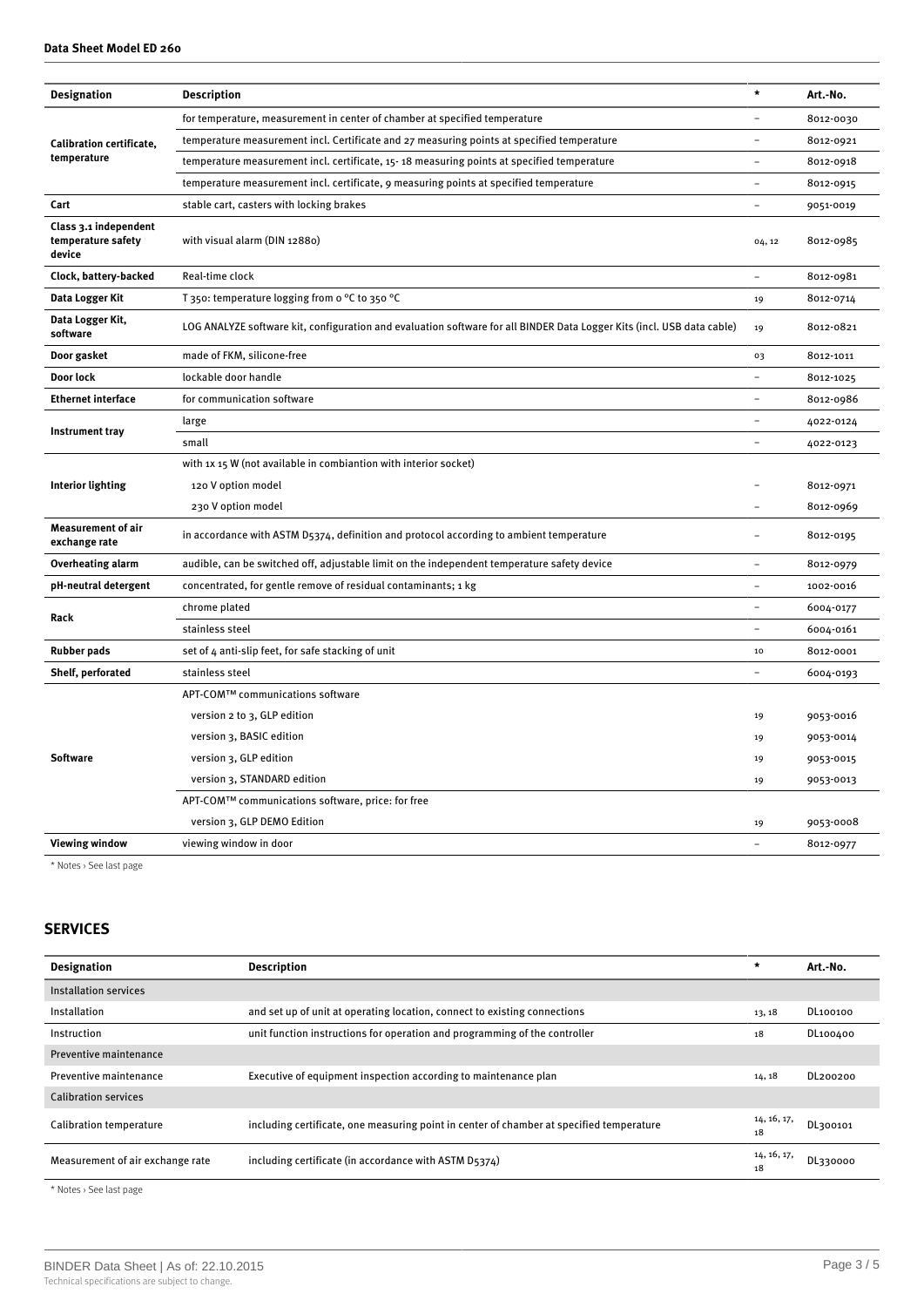#### **Data Sheet Model ED 260**

| <b>Designation</b>                             | <b>Description</b>                                                                                                                                             | $\star$           | Art.-No.  |
|------------------------------------------------|----------------------------------------------------------------------------------------------------------------------------------------------------------------|-------------------|-----------|
| Temperature measurement 18<br>measuring points | including certificate, 18 measuring points at specified temperature                                                                                            | 14, 16, 17,<br>18 | DL300118  |
| Temperature measurement 27<br>measuring points | including certificate, 27 measuring points at specified temperature                                                                                            | 14, 16, 17,<br>18 | DL300127  |
| Temperature measurement 9<br>measuring points  | including certificate, 9 measuring points at specified temperature                                                                                             | 14, 16, 17,<br>18 | DL300109  |
| <b>Validation services</b>                     |                                                                                                                                                                |                   |           |
| Execution of IQ/OQ                             | in accordance with qualification folder                                                                                                                        | 15, 18, 20        | DL400100  |
| Execution of IQ/OQ/PQ                          | in accordance with customer's requirement, price: on request                                                                                                   | 15, 18            | DL440500  |
| Qualification folder IQ/OQ                     | supporting documents for validation performed by customer, consisting of: IQ/OQ checklists, unit<br>schematics, QM certificate in accordance with ISO 9001     | 15, 18, 20        | 8012-0761 |
| Qualification folder IQ/OQ/PQ                  | supporting documents for validation performed by customer, in accordance with customer's<br>requirement, extension of Qualification folder IQ/OQ by chapter PQ | 15, 18            | 8012-0942 |
| <b>Warranty service</b>                        |                                                                                                                                                                |                   |           |
| Extension of the warranty from 2 to 3<br>years | beginning with the date of delivery, wearing parts are not included                                                                                            |                   | DL002041  |
| Extension of the warranty from 2 to 5<br>years | beginning with the date of delivery, wearing parts are not included                                                                                            |                   | DL002042  |

\* Notes › See last page